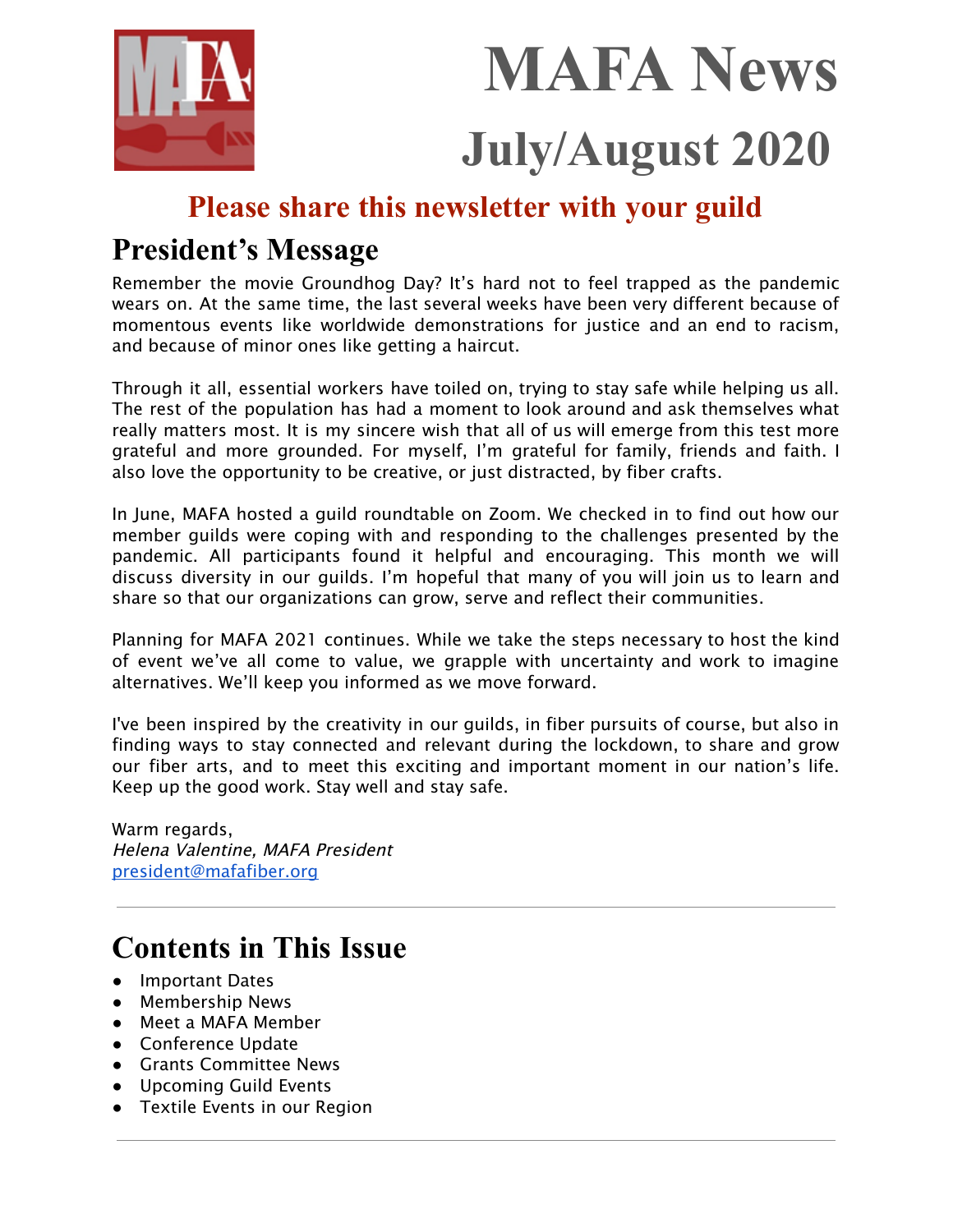# **Important Dates**

● July 14, 2020, 7:00pm: Guild Roundtable - Diversity and Inclusiveness in our Guilds. A Zoom registration link will be emailed to all Reps.

# **MAFA Membership**

## Membership Dues for 2020 - 2022

Please note that at the May 11, 2020 meeting, the MAFA board approved extending the due date for membership dues to January 1, 2021to allow the board time to study dues for our next renewal period. At the July meeting, the board will review possible adjustments to dues amounts, and will make a recommendation on 2020-22 dues for a vote at the Fall Reps Meeting. Renewal notices will go out AFTER the Fall meeting.

## Guild Zoom Meetings

We have a Zoom Pro account for use by any of our member guilds to hold guild meetings, board meetings, and programs, as a free service to our guilds. Visit the new Guild Zoom [Meetings](https://mafafiber.org/guild-resources/guild-zoom-meetings/) page (under Guild Resources) to find more info, the meeting calendar, a request form to reserve a meeting time, links to instructions for guild hosts and participants, and a link to download the Zoom app. We are currently limited to one meeting per time slot, so meetings are first-come, first-served.

If you have any questions, need help scheduling a meeting, or have any other suggestions on how MAFA can support our members right now, please email [membership@mafafiber.org.](mailto:membership@mafafiber.org)

# Guild Roundtables

We are planning a series of Zoom roundtable discussions among our Reps, guild leaders, and the MAFA board. Save the date for our next roundtable on Diversity and Inclusiveness in our Guilds, July 14th, at 7:00pm on Zoom. We will email a meeting link to Reps about a week before the meeting. Future topics may include the guild grant process, discussion among program chairs, and we are open to any other suggestions for group discussion. We also plan to schedule a presentation by a member guild on their grant topic that's all about Flax!

Our first roundtable, held on June 16th explored how member guilds are coping with the pandemic and adjusting their activities to keep members engaged. Forty guild reps, presidents, program chairs, and MAFA board members attended from thirty guilds. We had a great discussion about what various guilds are doing to hold meetings, programs, and classes online, as well as some guilds planning to begin holding in-person meetings as their locality allows. [Download](https://mafafiber.org/wp-content/uploads/Reps-Meetings/Guild-Roundtable-Meeting-Notes-20200616.pdf) the meeting notes here. Or watch the [recording](https://tinyurl.com/yckzzpmd) of the meeting here.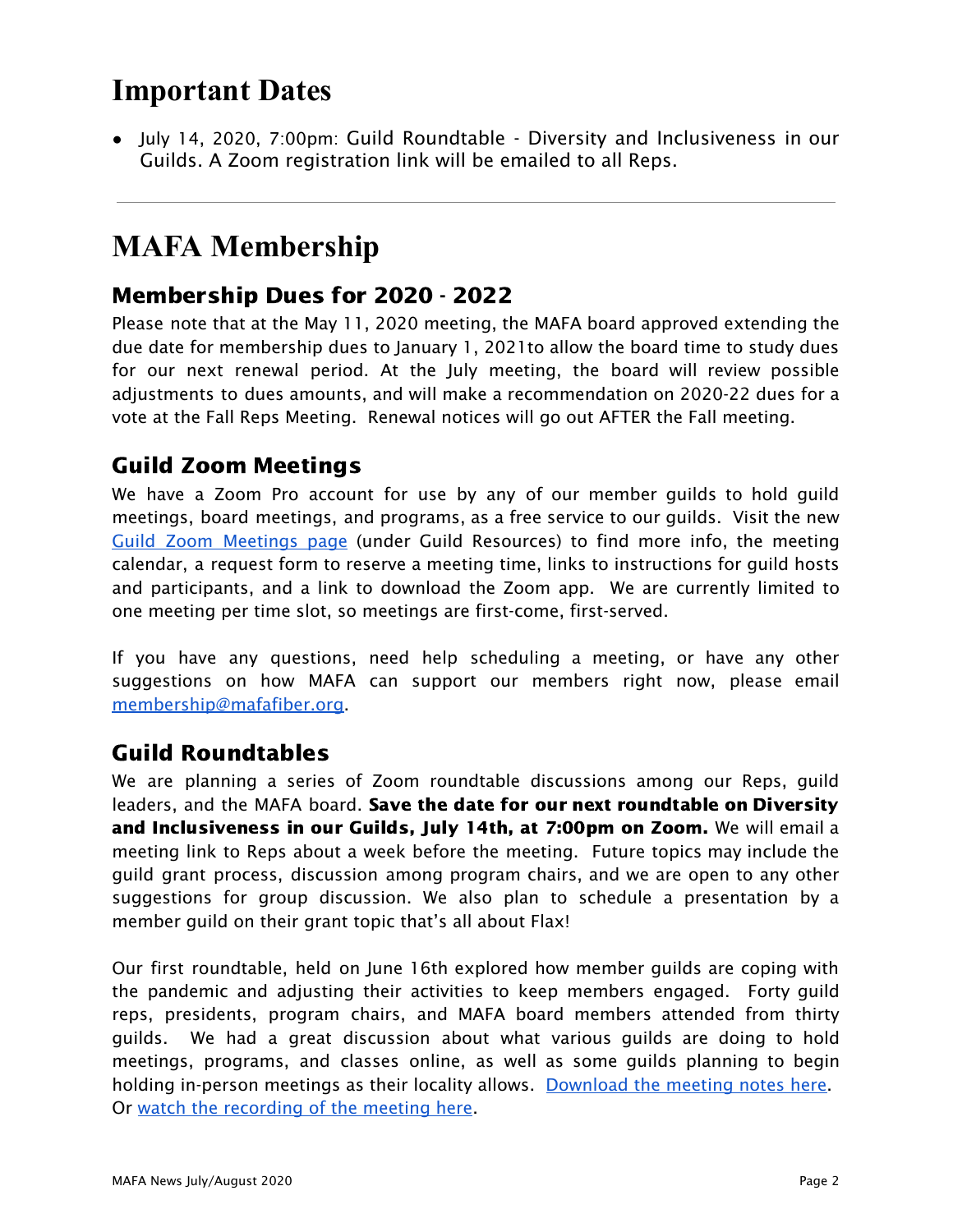## Looking for someone to present an online class or lecture?

Visit the new Online [Teaching](https://mafafiber.org/resource_category/online-teaching/) category under Fiber Resources on the MAFA website. Check back as we'll keep updating this as we get teaching info from new instructors.

## Join an ongoing conversation about guild issues

We have a discussion group for our member guild reps, officers, and program chairs, as well as MAFA board members. We will post a Question of the Month, and we hope you will join in the ongoing conversation. To join the discussion group, go to: <http://groups.io/g/mafareps>. Click on "Apply for Membership in this Group", or email for an invite. If you need any assistance joining the group, or to request an invite, email [membership@mafafiber.org.](mailto:membership@mafafiber.org)

## Reps Meeting Minutes

Minutes of the May 5, 2020 Reps Assembly are posted on the MAFA [website](https://mafafiber.org/wp-content/uploads/Reps-Meetings/RepsMeetingMinutesMay_5_2020.pdf).

# **NEW! Member Highlights: Meet a Member of a MAFA Guild**

We have 52 member guilds in MAFA with each guild ranging from small to quite large in terms of member numbers. We thought it would be fun to get to know some of the talented individuals in these guilds and have therefore created a "Member Highlights" section in the newsletter. Every edition of the newsletter will feature an individual, their story, interests and skills.

We hope you will not be shy and will consider letting us get to know you by completing the Member Highlights form, which can be found on the Mafa website: <https://mafafiber.org/guild-resources/reps-corner/member-highlights-form/>

# July/August Member Highlights: Meet Kathy Pudlack!

Hi, my name is Kathy Pudlack and I am a member of the Weavers Guild of Buffalo.



Throughout your lifetime, you should never stop learning. That has been my experience since retiring 5 years ago after teaching science for 22 years. Prior to that I was a medical technologist and computer programmer. Since my retirement I have been busy volunteering. Currently I am a tour and education docent at the Darwin Martin House (a 1907 Frank Lloyd Wright historic prairie style home) and an education docent at the Niagara Heritage Museum. My husband and I also cook for Meals on Wheels.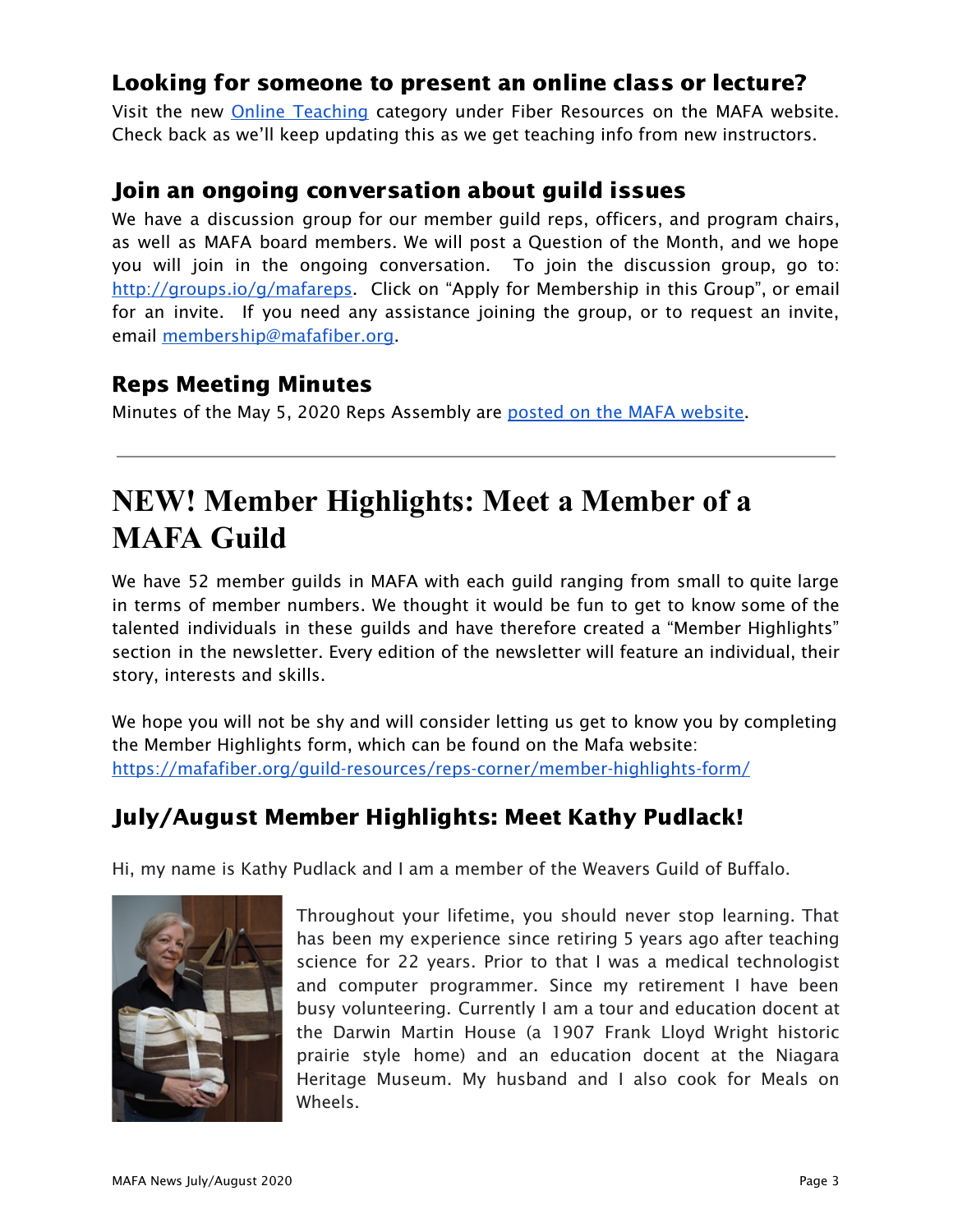Four year ago I met the ladies of the Weavers Guild of Buffalo (New York), who were demonstrating weaving at an event and my interest was piqued. I joined the Guild in 2017. Being a novice has been intimidating at times, but I am so grateful for the encouragement, education, expertise, programs, home help and camaraderie I have experienced since joining both the Northtown Spinners Group and the Weavers Guild of Buffalo. I am now usually in attendance when the Guild demonstrates at different events. I am the demonstration coordinator and membership chairperson.

For this year's Buffalo Weavers' Challenge Re-do, Re-use, Re-make, I cut continuous 1-inch strips from cotton bed sheets. I have a 27-inch LeClerc Fanny floor loom. Using a 5-yard warp of 5/2 gold rug yarn with 8 epi, I wound the weft strips on shuttle sticks and beat approximately 5 ppl. My bags measure 17 inches wide and 10 - 14 inches in depth. The bags wove quickly, cutting the strips and finishing the seams took the most time. They came out much better than expected. It was fun and I keep learning!

# **Conference 2021 Update**

# The MAFA 2021 Conference will be held June 24 - 27, 2021, at Millersville University, Millersville, PA

We are currently studying the option to offer mini-classes or "make & takes" for our day-trippers on Friday afternoon and Saturday during the day in the Marketplace. If you know local-ish instructors we should invite, or if you are not planning to take a conference workshop, and are interested in offering a 30-90 minute mini-class or fiber art demonstration, please email [conference@mafafiber.org](mailto:conference@mafafiber.org) to discuss this, and look for a proposal form this Summer.

Vendor invitations will go out around August 1st. If you are interested in vending or suggesting a vendor, please email Carol Steuer at [vendors@mafafiber.org](mailto:vendors@mafafiber.org) by June 29th.

## Conference Help Needed!

If you would like to join the conference planning committee, we'd love to have you! Please email and we'll discuss what coordinator positions we still need to fill and what your particular interests are. Email Margaret Briggs, at [conference@mafafiber.org.](mailto:conference@mafafiber.org)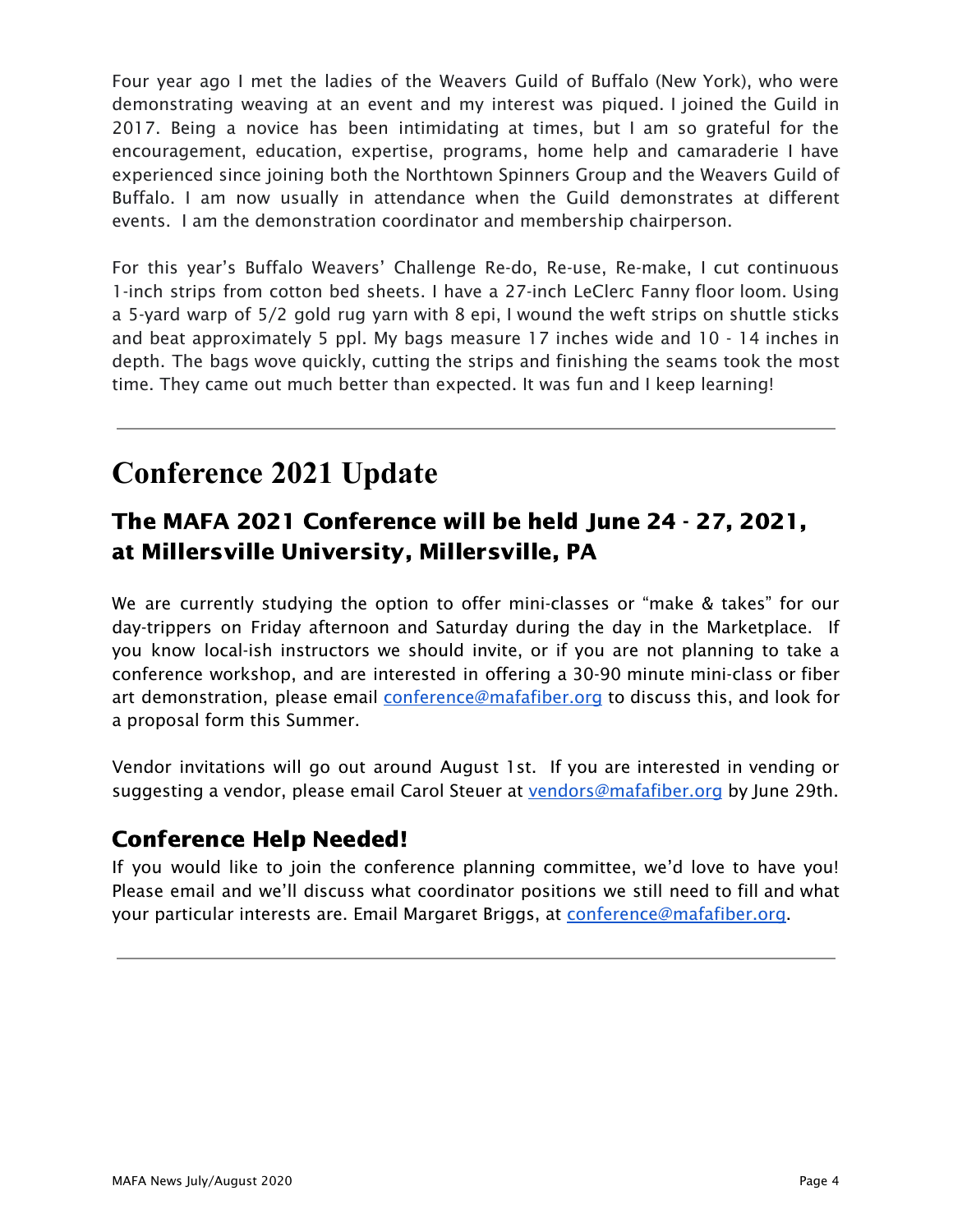# **Grants Committee News**

## Changes to Grant Application Deadlines for 2021

The Online Application for 2021 MAFA grants will be available in September 2020. This year, the deadline for new grant applications has been **extended to January 8th,** 2021 to allow more time for planning in light of COVID-19 disruptions.

Applicants may request early decision on grant applications for events and programs to be held January-April 2021. To request an early decision, please apply by November 1, 2020 and check "early decision" on the application. The Committee will make every effort to award early decision grants by the end of 2020.

## Interested in a MAFA Grant? Here's where to start:

- Read the detailed guidelines and reporting requirements on the MAFA [Grants](https://mafafiber.org/grants/guild-grants/) [page.](https://mafafiber.org/grants/guild-grants/)
- Read the [reports](https://mafafiber.org/grants/guild-grants/grant-awards/) of successful grant projects. The reports include advice for future applicants planning similar projects.
- Download the latest versions of the grants [brochure](https://mafafiber.org/wp-content/uploads/Grants/Grants-Brochure_0619.pdf) and [application](https://mafafiber.org/wp-content/uploads/2019/08/Forms/MAFA-GRANT-APPLICATION-Preview.pdf) preview. The online application form (required) will be available Sept. 1st.

Questions? Contact [grants@mafafiber.org.](mailto:grants@mafafiber.org)

## Focus on Conference Fellowships

New reports from 2019 Conference Fellows:

- Chris [Field-Funk](https://qfi1v24de8p10yvtvdaquwng-wpengine.netdna-ssl.com/wp-content/uploads/Grants/FellowshipReports/2019_FieldFunk.pdf), Handweavers of Bucks County (PA)
- Gail [Pietrzyk](https://qfi1v24de8p10yvtvdaquwng-wpengine.netdna-ssl.com/wp-content/uploads/Grants/FellowshipReports/2019_Pietrzyk.pdf), Harmony Weavers Guild (DE)

The 2019 Fellows each receive an award of \$300 after completing their post-conference projects. [Reports](https://mafafiber.org/grants/fellowships/fellowship-awards/) from past Conference Fellows are available on the MAFA website.

## Interested in becoming a [Conference](https://mafafiber.org/grants/fellowships/) Fellow?

Look for more information and application instructions in time for 2021 conference registration. As you think about a fellowship project, please coordinate with your guild's program planners early in the process to reserve space for your presentation, workshop, etc. MAFA Associate Members are also welcome to apply.

## Want to get involved?

The Grants Committee welcomes new members annually. Volunteers from across the MAFA region are needed for 2021-2022. For more information or to express interest, contact [grants@mafafiber.org.](mailto:grants@mafafiber.org)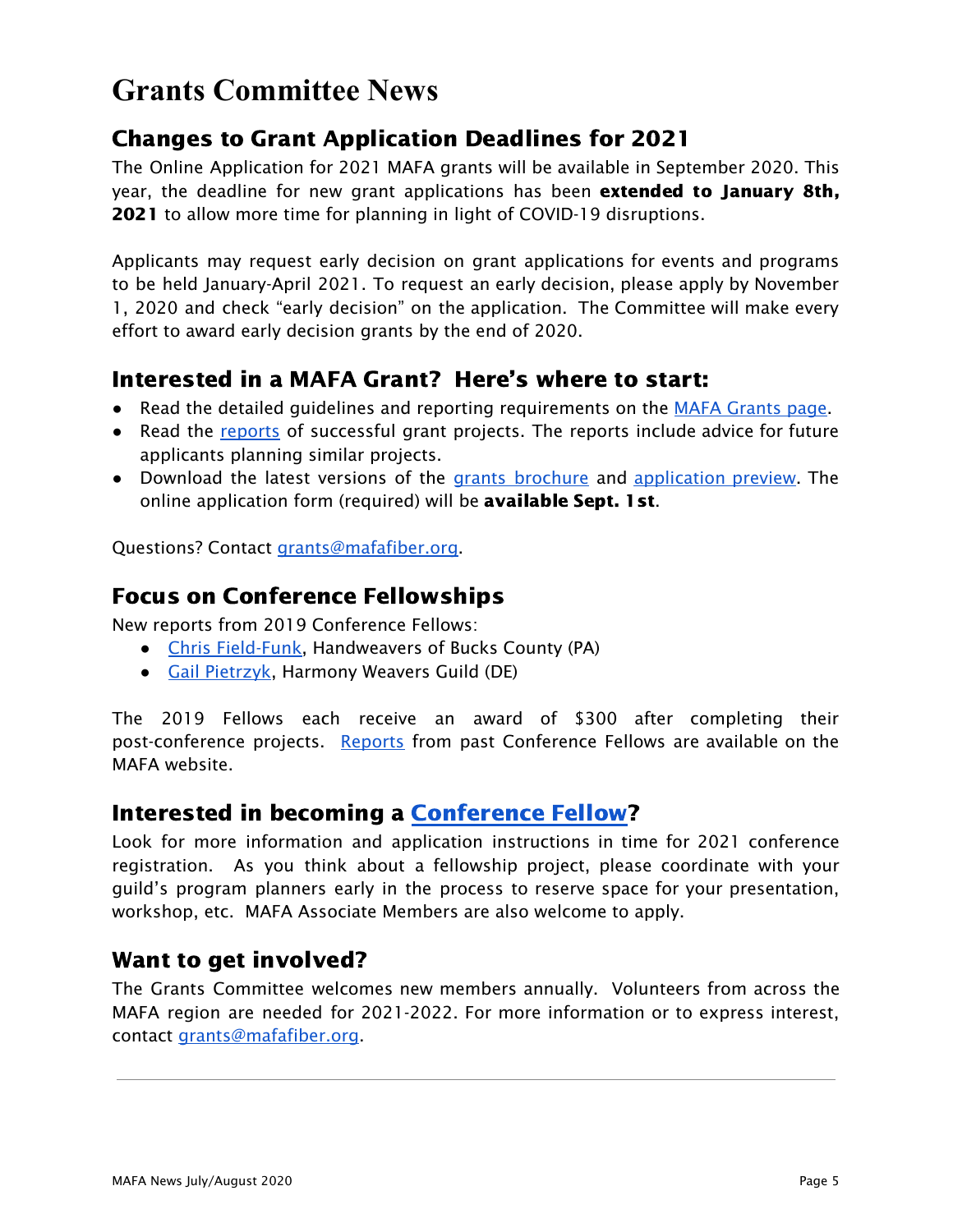# **Upcoming Guild Events**

Let us help you publicize your guild exhibits, workshops, events and sales! Visit the Guild Events listing on the website here: [mafafiber.org/events/](https://mafafiber.org/events/). Submit information on events, workshops, programs and sales for the website and newsletter by submitting the online form here: [mafafiber.org/guilds-page/guild-event-update/](https://mafafiber.org/guilds-page/guild-event-update/). You may also email newsletter items to firstyp@mafafiber.org before the 21st of even months for inclusion in the next MAFA News.

#### None at this time.

# **Textile News in Our Region** Exhibits, Festivals, Events & Online Fiber Arts

Please note that many museums are still closed. See \* for current details. Some virtual tours have been added to the listings.

#### New festivals in this issue (watch websites for COVID19 updates):

#### NJ Sheep and Fiber Festival

September 12 - 13, 2020, Hunterdon County Fairgrounds, Ringoes, New Jersey

#### Shenandoah Valley Fiber Festival

September 26 - 27, 2020, Clarke County Ruritan Fairgrounds, Berryville, Virginia

#### Fall Fiber Festival & Montpelier Sheep Dog Trials

October 3 - 4, 2020, at James Madison's Montpelier, Montpelier Station, Virginia

#### New textile exhibits in this issue:

#### Complex Weavers - Complexity 2020: Innovations in Weaving

Virtual gallery open June 29 - September 1, 2020. <https://complexityexhibition.org/>

#### FiberArts Plus Exhibit 2020

Virtual tour on YouTube, Belmar Arts Council, <https://www.youtube.com/watch?v=1vZXzhhgDVM&feature=youtu.be>

#### Fiber Nation 2020

Through August 9, 2020 virtual exhibit. WORKHOUSE ARTS CENTER, Lorton, VA <https://www.workhousearts.org/exhibitions/fiber-national-2020/>

#### Fiber III, a National Juried Exhibition

October 2, 2020 - November 1, 2020, LIBERTYTOWN ARTS WORKSHOP, Fredericksburg, Virginia. Full prospectus on the website. Submissions due: 9/14/2020[.https://libertytownarts.com/calls-for-artists/](https://libertytownarts.com/calls-for-artists/)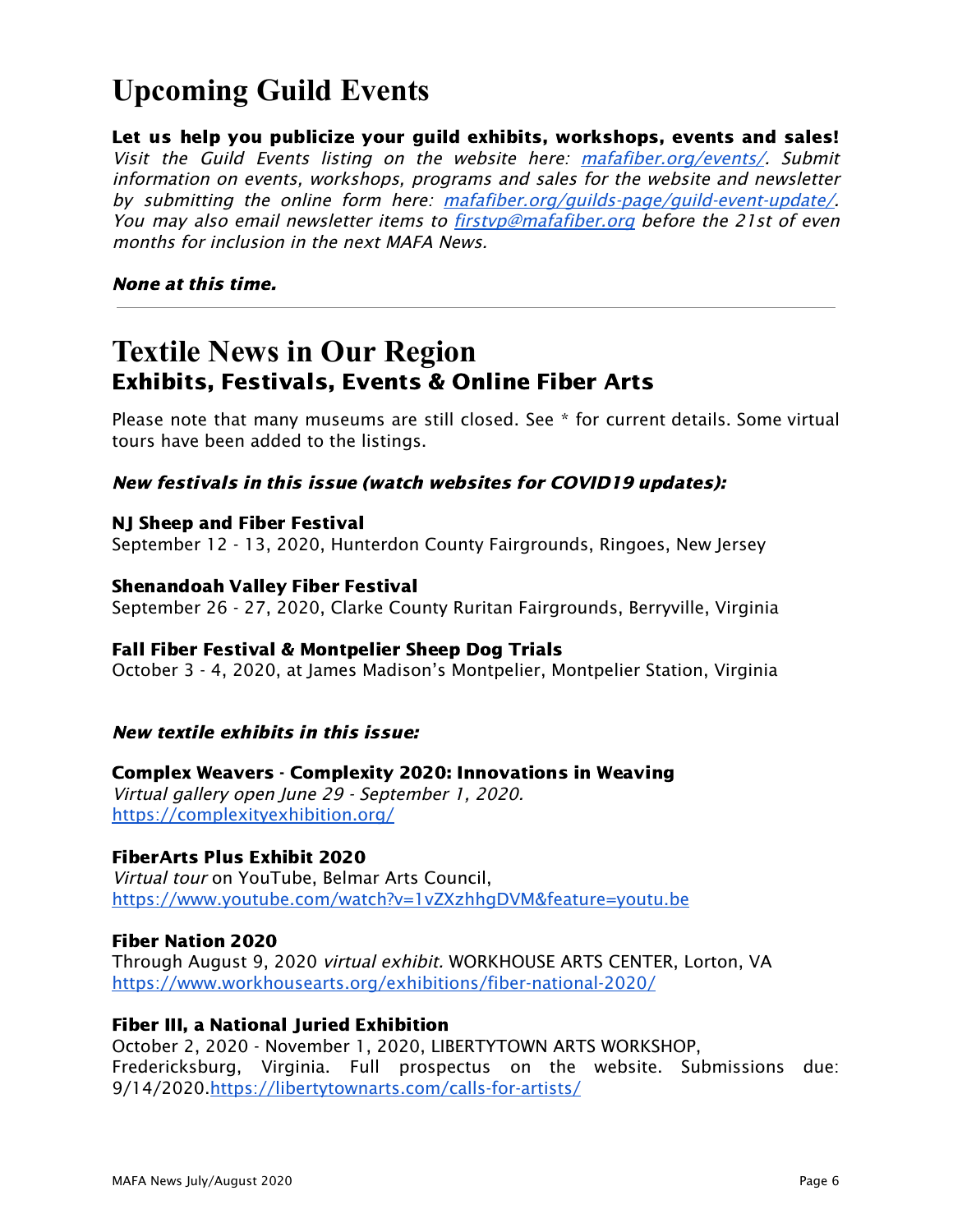#### Esther and the Dream of One Loving Human Family

\*Closed now. Ends March 31, 2024, Testimonial embroideries created by Holocaust survivor, Esther Nisenthal Krinitz, AMERICAN VISIONARY ART MUSEUM (AVAM), Baltimore, Maryland, <http://www.avam.org/>

#### Previous issue exhibits:

#### Potomac Fiber Arts Gallery

Alexandria, VA June 23 - July 26: Everything Old is New — Recycling July 28 - Aug. 30: Landscapes September 1 - Oct. 4: "LaJaponaise" by Claude Monet October 6 - Nov. 8: Around the World November 10, 2020 - Jan. 3, 2021: Holiday Spirit <https://www.potomacfiberartsgallery.com/>

#### Delight in Discovery: The Global Collections of Lloyd Cotsen

\* Extended through December 23, 2020 but the museum is currently closed. The Textile Museum, Washington, DC view the video tour here: [https://secure2.convio.net/gwu/site/R?i=xb20svHRLsXxEg\\_cIO74Yw](https://secure2.convio.net/gwu/site/R?i=xb20svHRLsXxEg_cIO74Yw) https://museum.gwu.edu/delight

#### Hidden Stories/Human Lives

Online October 15-18, 2020, TEXTILE SOCIETY OF AMERICA 17TH BIENNIAL SYMPOSIUM, Boston, MA, <https://textilesocietyofamerica.org/symposia/symposium-2020>

The **Hudson Valley Fiber Arts Network** is a listing directory, marketing & news resource to promote and celebrate the diversity & creativity of the fiber arts community of the greater Hudson Valley region - from New York City to the Canadian border, along the I-87 and Hudson River corridor and surrounding areas. Find their events listings, and info at [www.hudsonvalleyfiberartsnetwork.com/](http://www.hudsonvalleyfiberartsnetwork.com/)

#### **Ongoing Exhibits** please check websites for reopening dates

**Potomac Fiber Arts Gallery, Alexandria, Virginia - Exhibits all forms of fiber work,** including weaving, knitting, crocheting, sewing, surface design, and more, in 11 juried shows each year. More info at [www.potomacfiberartsgallery.com/](http://www.potomacfiberartsgallery.com/).

**Fabric Workshop and Museum**, Philadelphia, Pennsylvania - The museum's purpose is to stimulate experimentation among leading contemporary artists and to share the process of creating works of art with the public. They have various exhibits and a permanent collection, as well as studio facilities, equipment, and expert technicians on-site. Find more info at [fabricworkshopandmuseum.org/.](http://fabricworkshopandmuseum.org/)

Alling Coverlet Museum, in Palmyra NY, has a collection of simple 4H to jacquard coverlets[.historicpalmyrany.com/alling.htm](http://historicpalmyrany.com/alling.htm)